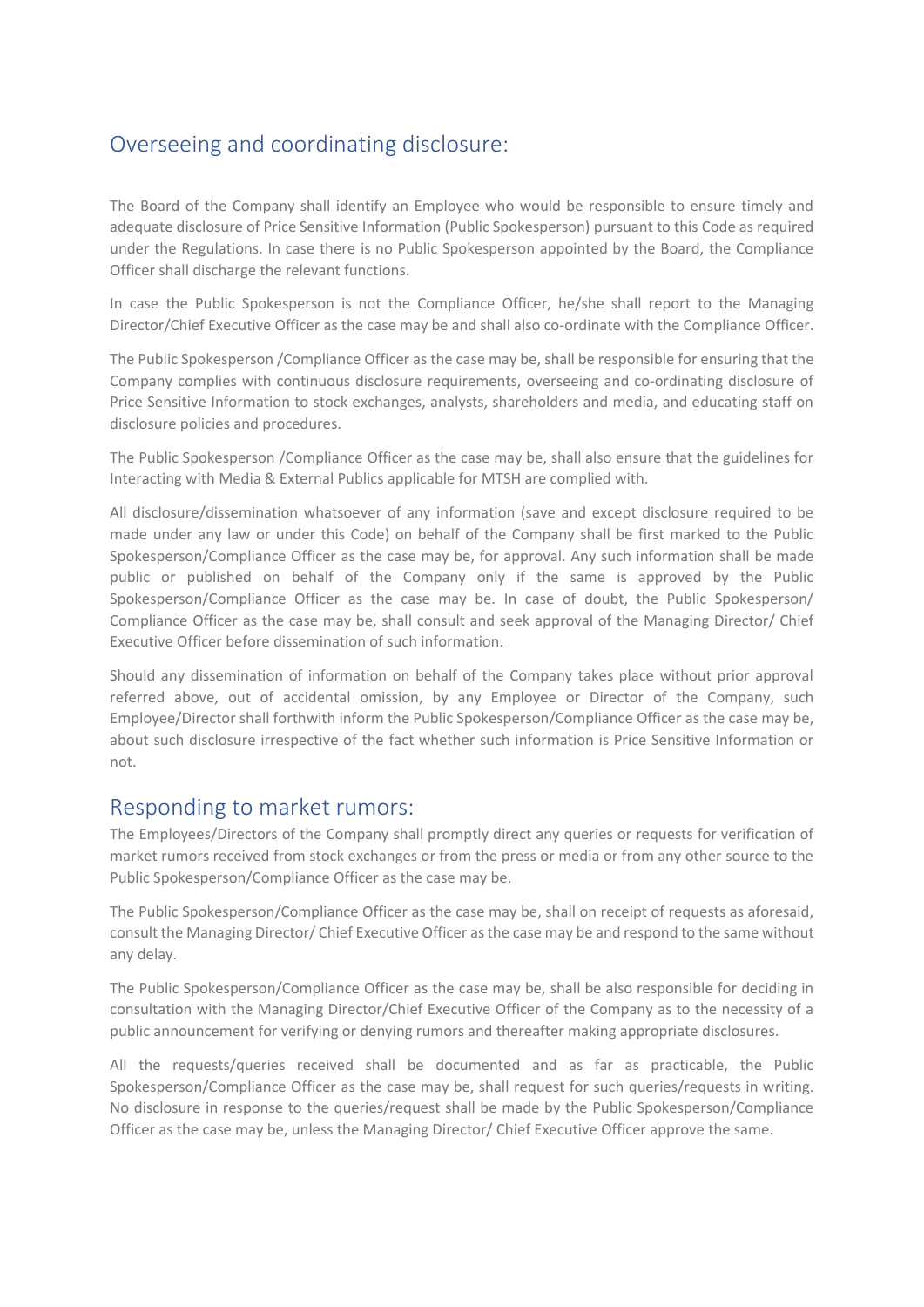Disclosure/ dissemination of price sensitive information with special reference to analysts, institutional investors:

No person, except those authorized by the Public Spokesperson/Compliance Officer as the case may be, shall disclose any information relating to the Company's Securities to analysts and institutional investors. The Public Spokesperson/Compliance Officer as the case may be, shall be invited to meetings/ conferences organized by the Company with the analysts/institutional investors.

All Directors, Officers and Employees of the Company should follow the guidelines given hereunder while dealing with analysts and institutional investors:

## Sharing of non-public information:

The Directors, Officers and Employees shall provide only public information to the analysts/ research persons/ large investors like institutions. In case non-public information is proposed to be provided, the person proposing to so provide information shall consult the Public Spokesperson/Compliance Officer as the case may be, in advance. The Public Spokesperson/Compliance Officer as the case may be, in such cases, shall ensure that that the information provided to the analyst/research person/investor as above is made public simultaneously with such disclosure.

The Company shall take extreme care and caution when dealing with analysts' questions that raise issues outside the intended scope of discussion.

The Public Spokesperson/Compliance Officer as the case may be, should tackle the unanticipated questions carefully. The unanticipated questions may be noted and a considered response be given later in consultation with the Managing Director/ Chief Executive Officer. If the answer to any question requires dissemination of Price Sensitive Information, the Public Spokesperson/Compliance Officer as the case may be, shall report the same to the Managing Director/Chief Executive Officer and obtain necessary approval for its dissemination to the Stock Exchanges/public announcement through press. The Public Spokesperson/Compliance Officer as the case may be, shall, after dissemination of such Price Sensitive Information aforesaid, respond to such unanticipated questions.

### Recording of discussion:

All the analyst, broker or Institutional Investor meetings shall be attended by the Public Spokesperson/Compliance Officer as the case may be, and another senior Employee(s) of the Company. The Public Spokesperson/Compliance Officer as the case may be, in order to avoid misquoting or misrepresentation, shall arrange for recording the discussions at the meeting.

### Simultaneous release of information:

Whenever the Company proposes to organize meetings with investment analysts/institutional investors, the Company shall make a press release or post relevant information on its website after every such meeting. The Company may also consider live webcasting of analyst meets.

The Public Spokesperson/Compliance Officer as the case may be, shall be responsible for drafting of the press release or the text of the information to be posted on the Company's web-site, in consultation with the Managing Director/Chief Executive Officer.

# Medium of disclosure/ dissemination:

The Company shall disseminate all Price Sensitive Information on a continuous and in a timely manner to stock exchanges where its Securities are listed and thereafter to the press.